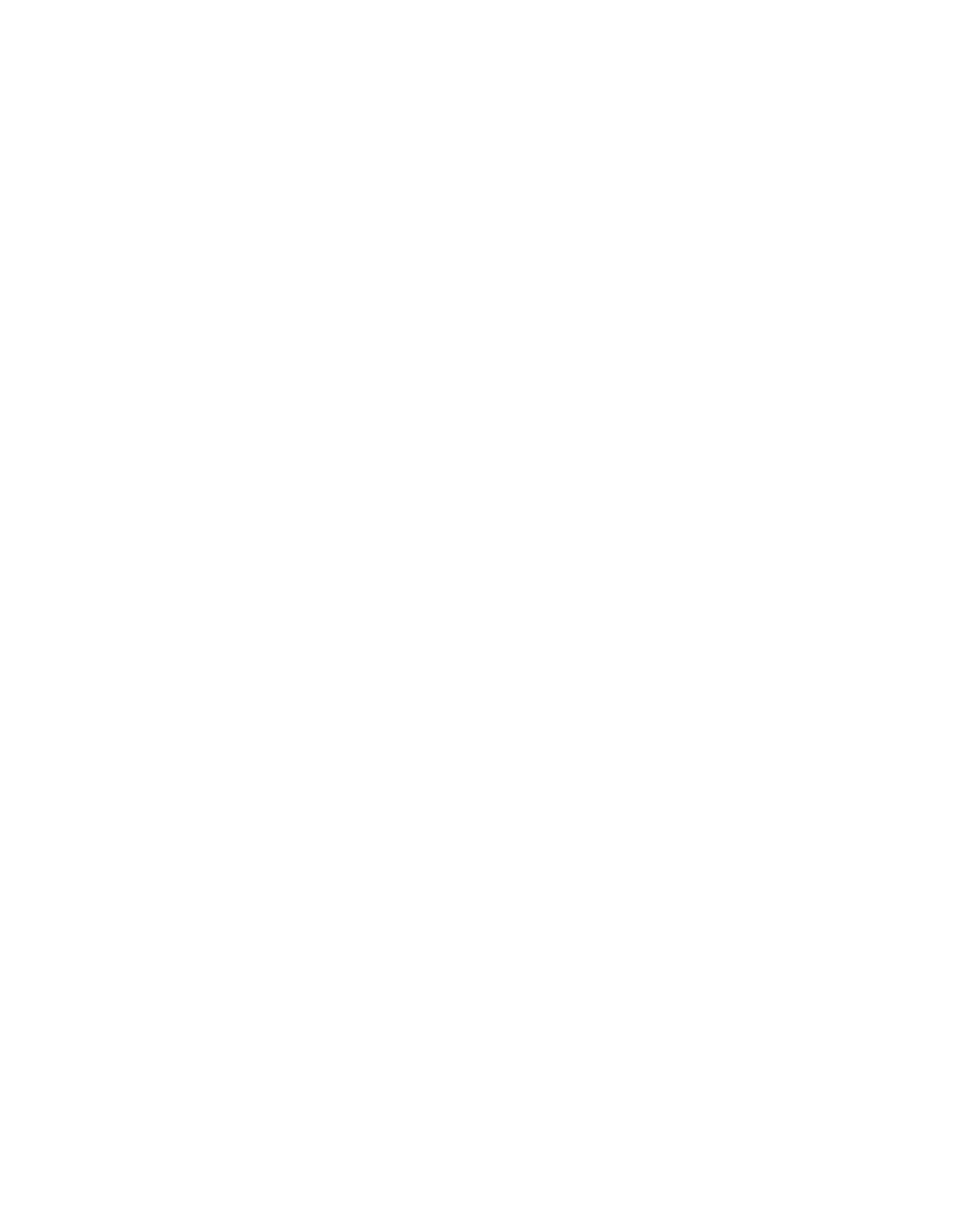# **TABLE OF CONTENTS**

| <b>ARTICLE 1</b><br>1.1 |                                                                       |  |
|-------------------------|-----------------------------------------------------------------------|--|
| <b>ARTICLE 2</b>        |                                                                       |  |
|                         |                                                                       |  |
| 2.1                     |                                                                       |  |
| 2.2                     |                                                                       |  |
| <b>ARTICLE 3</b>        |                                                                       |  |
| <b>ARTICLE 4</b>        |                                                                       |  |
| 4.1                     |                                                                       |  |
| 4.2                     |                                                                       |  |
|                         | 4.2.1                                                                 |  |
|                         | 4.2.2                                                                 |  |
|                         | 4.2.3                                                                 |  |
|                         | 4.2.4                                                                 |  |
| 4.3                     |                                                                       |  |
| 4.4                     |                                                                       |  |
| 4.5                     |                                                                       |  |
| <b>ARTICLE 5</b>        |                                                                       |  |
|                         |                                                                       |  |
| 5.1                     |                                                                       |  |
| 5.2                     |                                                                       |  |
| 5.3                     |                                                                       |  |
|                         | 5.3.1                                                                 |  |
|                         | 5.3.2                                                                 |  |
|                         | 5.3.3                                                                 |  |
|                         | 5.3.4                                                                 |  |
| 5.4                     |                                                                       |  |
| 5.5                     |                                                                       |  |
| 5.6                     |                                                                       |  |
|                         | 5.6.1                                                                 |  |
|                         | 5.6.2                                                                 |  |
| <b>ARTICLE 6</b>        |                                                                       |  |
| 6.1                     |                                                                       |  |
| 6.2                     |                                                                       |  |
| 6.3                     |                                                                       |  |
| 6.4                     |                                                                       |  |
| 6.5                     |                                                                       |  |
| 6.6                     |                                                                       |  |
| 6.7                     |                                                                       |  |
| 6.8                     |                                                                       |  |
| 6.9                     |                                                                       |  |
| 6.10                    |                                                                       |  |
|                         | 6.10.1 Actions of the Regional Transportation Planning Organization 6 |  |
| 6.11                    |                                                                       |  |
| 6.12                    |                                                                       |  |
|                         |                                                                       |  |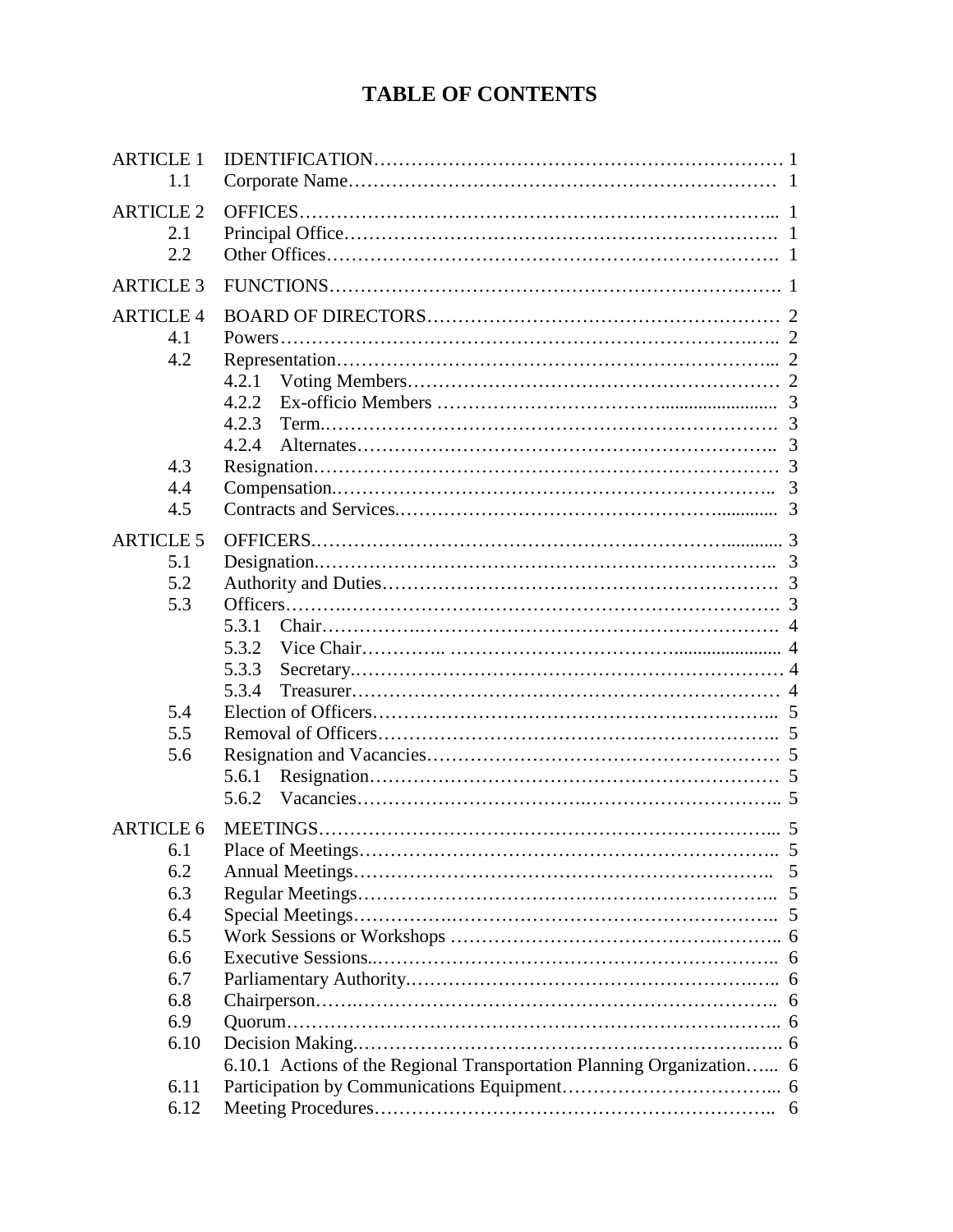| <b>ARTICLE 7</b> |                                                                |  |
|------------------|----------------------------------------------------------------|--|
| 7.1              |                                                                |  |
|                  | 7.1.1                                                          |  |
|                  | 7.1.2                                                          |  |
|                  | 7.1.3                                                          |  |
| 7.2              |                                                                |  |
|                  | Skamania County Regional Transportation Policy Board<br>7.2.1  |  |
|                  |                                                                |  |
|                  | Klickitat County Regional Transportation Policy Board<br>7.2.2 |  |
|                  |                                                                |  |
|                  | 7.2.3                                                          |  |
| <b>ARTICLE 8</b> |                                                                |  |
| 8.1              |                                                                |  |
| 8.2              |                                                                |  |
| 8.3              |                                                                |  |
| 8.4              |                                                                |  |
| 8.5              |                                                                |  |
| 8.6              |                                                                |  |
| 8.7              |                                                                |  |
| 8.8              |                                                                |  |
| 8.9              |                                                                |  |
| <b>ARTICLE 9</b> |                                                                |  |
| 9.1              |                                                                |  |
| 9.2              |                                                                |  |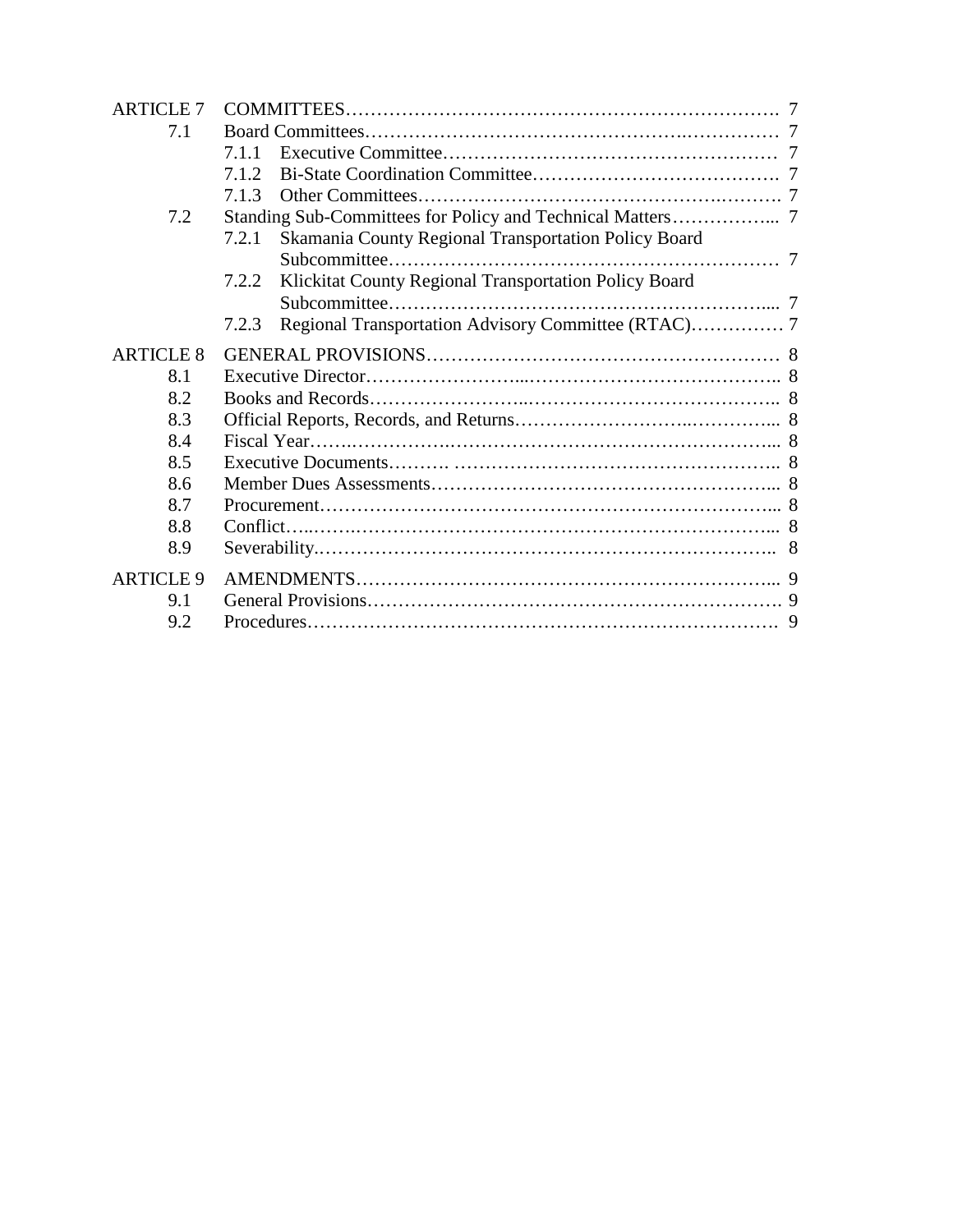# BYLAWS OF SOUTHWEST WASHINGTON REGIONAL TRANSPORTATION COUNCIL

# ARTICLE 1 IDENTIFICATION

1.1 Corporate Name. This Corporation that was formed under the authority of the Interlocal Corporation Act, Chapter 39.34 RCW shall be known as Southwest Washington Regional Transportation Council, hereinafter called the "Corporation," formed under the laws of the State of Washington, specifically under Chapter 24.03 of the Revised Code of Washington (the Washington Nonprofit Corporation Act) or any amendments thereto or recodification thereof.

# ARTICLE 2 **OFFICES**

2.1 Principal Office. The principal office of the Corporation shall be located at 1300 Franklin Street, Vancouver, Washington 98660.

2.2 Other Offices. The Corporation may also, where necessary or convenient to the accomplishment of its corporate purposes, maintain offices or facilities elsewhere within the State of Washington of such nature and at such locations as the Board of Directors, hereinafter called the Board, may, from time to time, determine.

#### ARTICLE 3 FUNCTIONS

3.1 The purpose of the Corporation shall be as prescribed by the Articles of Incorporation, and generally, to do all other things incidental, necessary, convenient or expedient for the attainment of the purposes therein set forth, including maintaining a continuing, cooperative and coordinated transportation planning/program process, adopting a regional transportation plan for southwest Washington, prioritizing and selecting federally funded projects, carrying out all responsibilities and duties required by current and future federal state and local transportation planning and coordination law, and other applicable federal transportation legislation and federal and state Clean Air and Growth Management Act requirements, and for the accomplishment of the duties and responsibilities imposed upon the Corporation by the laws of the State of Washington, federal laws and by these Bylaws.

3.2 The function of the Corporation are further defined by the Interlocal Agreement For The Establishment of the Southwest Washington Regional Transportation Council ("Interlocal Agreement") entered into on July 1, 1992.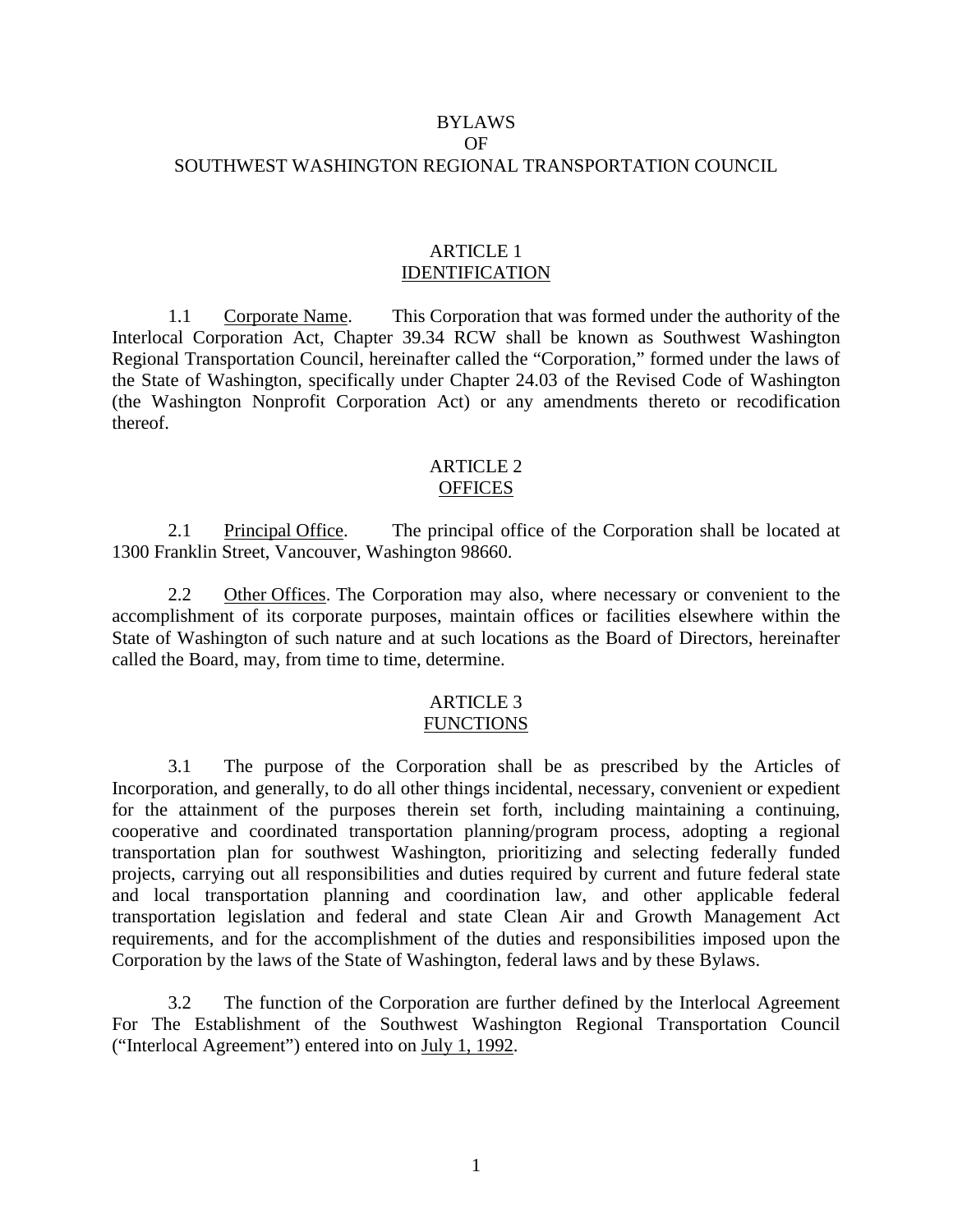# ARTICLE 4 BOARD OF DIRECTORS

4.1 Powers. The property and business affairs of the Corporation shall be managed by its Board of Directors. All powers shall be vested in and may be exercised by the Board of Directors, except those powers these Bylaws or the laws of the State of Washington reserve or delegate to groups other than the Board. The Board may hold meetings at such times and places as it shall deem appropriate; appoint committees and task forces on particular subjects; carry on correspondences and communicate with other entities interested in the same purposes for which the Corporation has been organized; and devise and carry into execution such other measures as it deems proper and expedient to promote the purposes of the Corporation and to best protect the interests and welfare of the Corporation. The powers and duties of the Board shall also include, but not be limited to, the following items:

4.1.1 To determine the amount of annual contributions payable to the Corporation by the member agencies for the succeeding fiscal year.

4.1.2 To collect, use and expend the fees and other moneys collected to maintain, pay tax on, care for and preserve the Corporation property and generally carry out the corporate purposes;

4.1.3 To employ an Executive Director and to administer operations of RTC subject to Board oversight and approval, as per the terms of adopted policies and the Bylaws.

4.1.4 To bring and defend actions by or against one or more existing or former Board Members, Officers or other agents, pertinent to the operation of the Corporation.

4.2 Representation. The parties to the Interlocal Agreement as well as ODOT, Metro, Cowlitz Indian Tribe, and members of the Washington House of Representatives and the Washington State Senate whose districts are wholly or partly within RTC's RTPO boundaries shall be represented on the Board of Directors. Except for the Oregon State Department of Transportation and Metro, such Board Members shall represent any general purpose government, special purpose district, governmental agency, federally recognized tribal nation or political subdivision which is a party or becomes a party to the Interlocal Agreement or whose representation on the RTC Board is provided for by state law and agrees to fund the Southwest Washington Regional Transportation Council pursuant to the Interlocal Agreement and these Bylaws. Representatives of the Oregon State Department of Transportation and Metro shall also be representatives of the Board as provided in the Interlocal Agreement and the Articles of Incorporation.

4.2.1 Voting Members. The Board of Directors shall be comprised of Fifteen (15) voting members designated as provided in the Interlocal Agreement creating RTC, with the exception of changing the designation of one of the City of Vancouver representatives from the City of Vancouver Manager to a City of Vancouver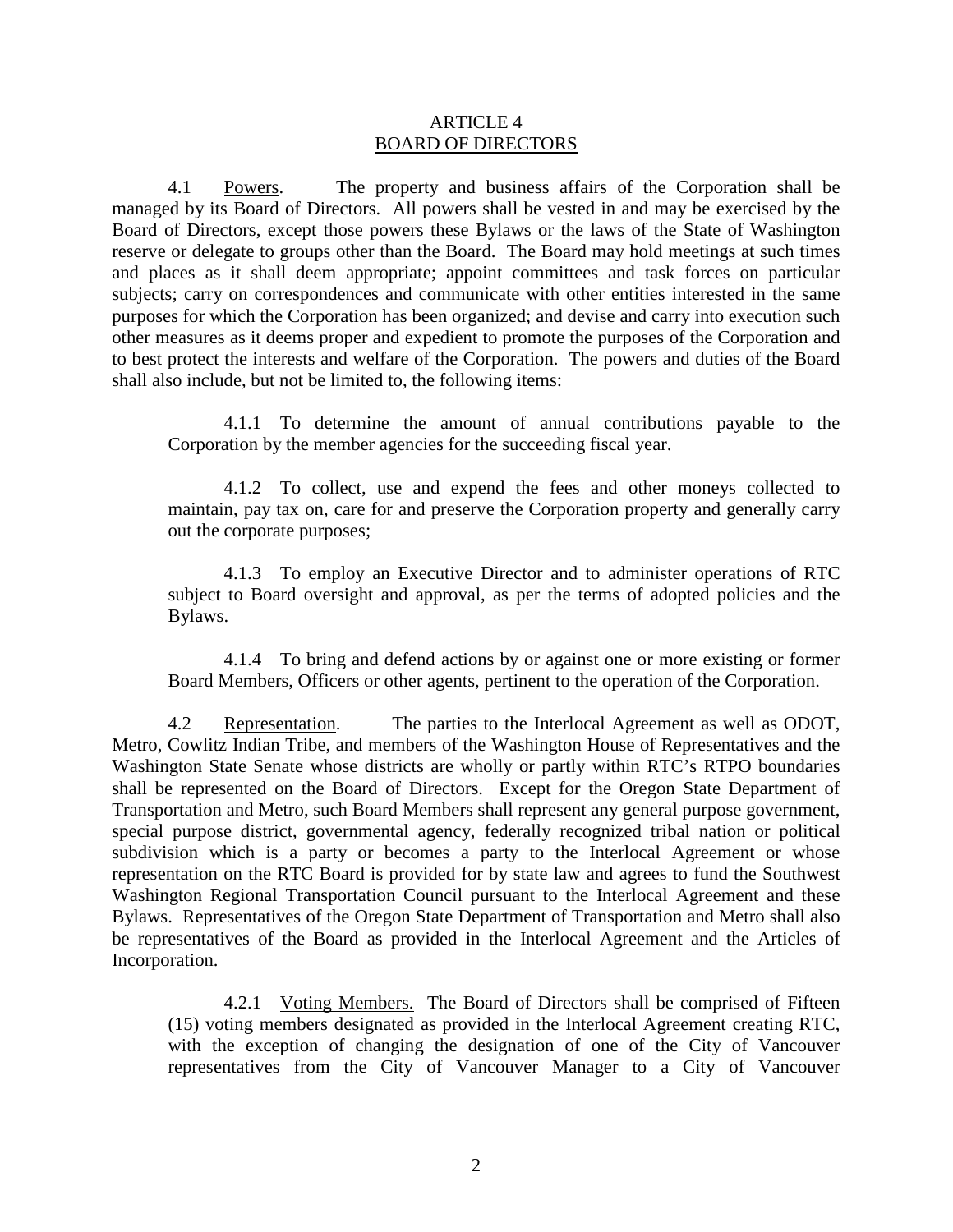Councilmember; and One (1) voting member representing the Cowlitz Indian Tribe in conformance with RCW 47.80.050.

4.2.2 Ex-officio Members. The Fifteen (15) state legislative members of the  $14<sup>th</sup>$ ,  $17<sup>th</sup>$ ,  $18<sup>th</sup>$ ,  $20<sup>th</sup>$ , and  $49<sup>th</sup>$  districts that are wholly or partly within RTC's RTPO boundaries are ex-officio non-voting members of the Board.

4.2.3 Term. In the event a Board Member is a member of the Board by virtue of its position with a participating agency, such Board Member shall serve on the Board as long as he or she holds that position. For those Board Members who are chosen from several to represent its agency or several agencies on the Board, the agency or agencies so represented shall annually choose among themselves the person who shall represent them on the Board. Annual representation on the Board shall be communicated in writing to the Executive Director by January 31 of each year.

4.2.4 Alternates. Alternates will be allowed for RTC Board voting members only. A single alternate for each voting jurisdiction or agency may be appointed annually. Jurisdictions who have an elected official on the Board may appoint a single elected official as their alternate. Agencies who have a non-elected official on the Board may appoint a single non-elected official as their alternate.

4.3 Resignation. Should any entity, on behalf of whom a Board Member is serving as a representative to the Board, withdraw from the Interlocal Agreement, the Board Member shall be deemed to have resigned from the Board effective as of the date of withdrawal.

4.4 Compensation. Board Members shall not receive a salary or per diem for their services as such.

4.5 Contracts and Services. Should any Board member or Officer of the Corporation have a personal financial interest either directly or indirectly in any contract, transaction or issue relating to the operations of the Corporation, the Board member or officer must ensure that they are in compliance with the RTC Procurement and Ethics Policy and with all applicable conflict of interest and related provisions of federal and state law.

# ARTICLE 5 **OFFICERS**

5.1 Designation. The Officers of the Corporation shall be a Chair, a Vice-Chair, a Secretary and a Treasurer, all of whom shall be elected by the Board.

5.2 Authority and Duties. All Officers, as between themselves and the Corporation, shall have such authority and perform such duties in the management of the Corporation as may be provided in these Bylaws or, to the extent not so provided, by the Board.

5.3 Officers.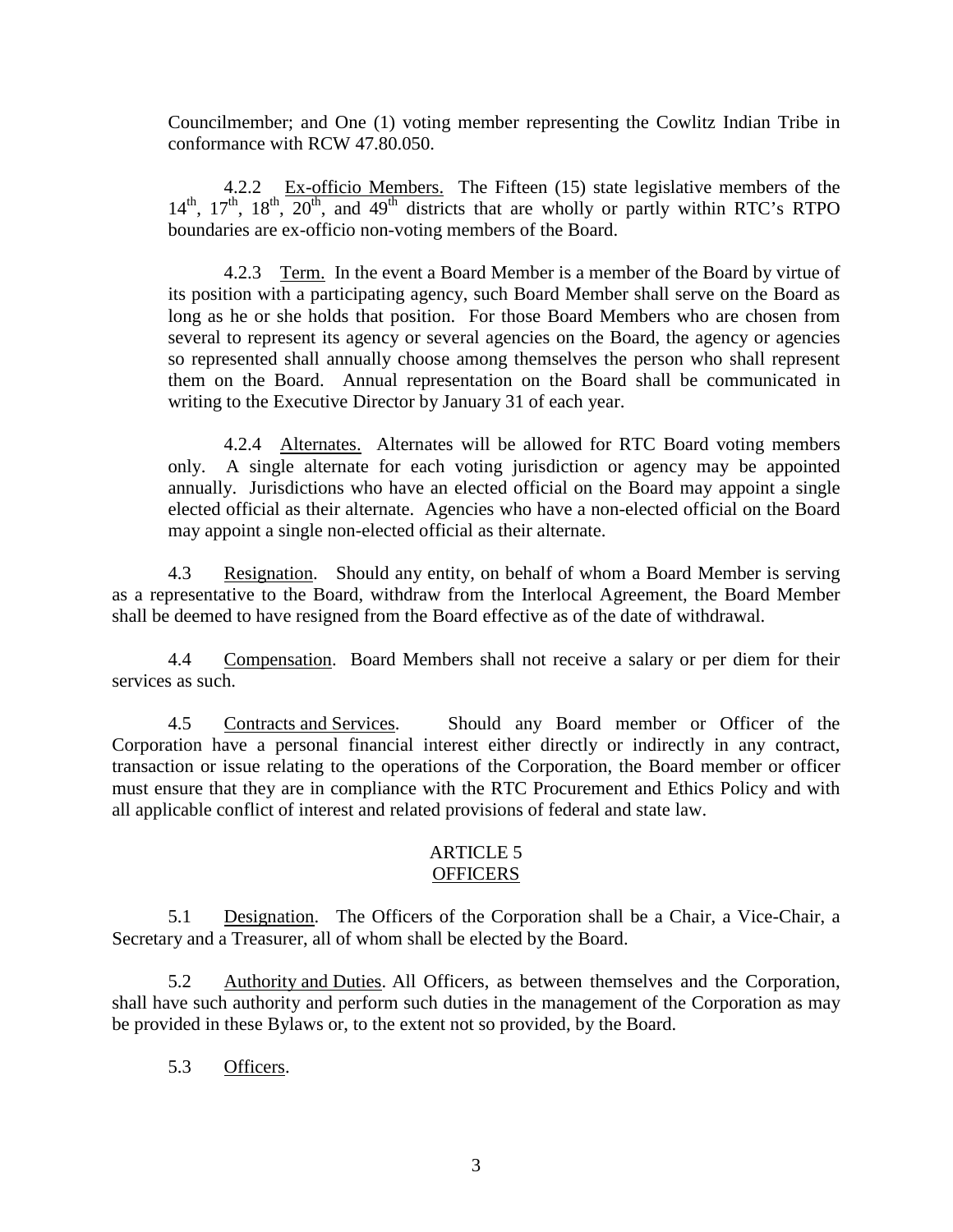5.3.1 Chair. The Chair shall be the chief executive Officer of the Corporation. He or she shall have all of the general powers and duties, which are usually vested in the office of the Chair of a nonprofit Corporation, including the obligation to preside at Board meetings. The Chair shall be chosen from the Board.

5.3.2 Vice Chair. A Vice-Chair shall have all the powers and authority of the Chair in the absence or inability of the Chair and he or she must perform all of the functions and duties of the Chair in that case. The Vice-Chair shall also be chosen from the Board.

5.3.3 Secretary. The Secretary shall have charge of such books and papers as the Board of Directors may direct. An employee of the Corporation shall be the Secretary. The Secretary shall in general perform all the duties incident to the office of Secretary. The Secretary shall compile and keep up to date at the principal office of the Corporation the following:

- (a) Current Bylaws;
- (b) A record of the members of committees, including addresses, and the entity they represent, if any;
- (c) Correct and adequate records of accounts and finances;
- (d) A record of Officers' and Board Members; names and addresses;
- (e) Minutes of the proceedings of the Board, and any minutes, which may be maintained by committees of the Board.

5.3.4 Treasurer. The Treasurer shall have the custody of all funds, property, and securities of the Corporation subject to such regulations as may be imposed by the Board of Directors. An employee of the Corporation shall be the Treasurer. He or she may be required to give bond for the faithful performance of the Treasurer's duties, in such sum and with such sureties as the Board of Directors may require. When necessary or proper, he or she may endorse on behalf of the Corporation for collection checks, notes, and other obligations, and shall deposit the same to the credit of the Corporation at such banks, trust companies, or other depositories as the Board of Directors may designate. The Treasurer shall enter regularly on the books of the Corporation, to be kept by the Treasurer for that purpose, a full and accurate account of all monies and obligations received and paid or incurred by him or her for or on account of the Corporation, and shall exhibit such books at all reasonable times to any Board Member on application at the offices of the Corporation. He or she shall, in general, perform all the duties incident to the office of Treasurer, subject to the control of the Board of Directors. The Treasurer shall work in conjunction with the Clark County Treasurer in carrying out its duties.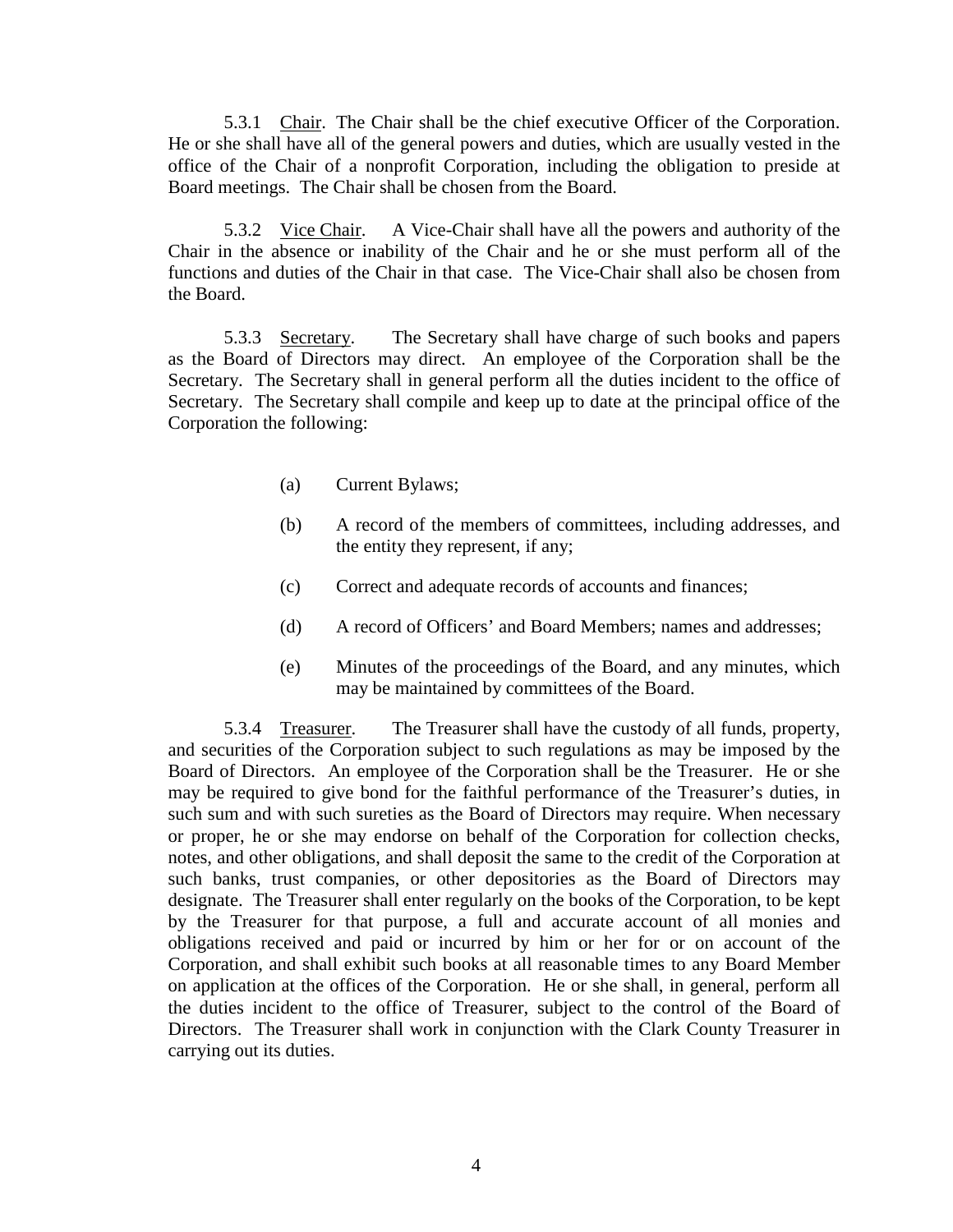5.4 Election of Officers. The Officers shall be elected annually by the Board at its annual meeting and shall hold office at the pleasure of the Board.

5.5 Removal of Officers. Upon an affirmative vote of sixty percent (60%) of the members of the Board, any Officers may be removed, with or without cause. His or her successor shall be elected at any annual or regular meeting of the Board, or at any special meeting of the Board called for such purpose.

# 5.6 Resignation and Vacancies.

5.6.1 Resignation. Any Officer may resign at any time by giving notice in writing to the Board of Directors. Unless otherwise specified, such written notice of such resignation shall take effect upon receipt of the notice by the Board.

5.6.2 Vacancies. In case any office becomes vacant by death, resignation, retirement, disqualification, or any other cause, an Officer shall be elected by the Board to fill such vacancy. The Officer so elected shall hold office and serve until the next annual meeting of the Board of Directors, and until the election and qualification of his or her successor.

# ARTICLE 6 **MEETINGS**

6.1 Place of Meetings. Regular and special meetings shall be held at the principal office of the Corporation or at such other place as the person calling the special meeting.

6.2 Annual Meetings. The annual meeting of the Board shall be held on the first Tuesday of December, for the purposes of appointing Board Members, electing Officers, and transacting such business as may properly come before the meeting. Provided, however, meetings and notices therefore shall be conducted in accordance with the Open Public Meetings Act**.**

6.3 Regular Meetings. Regular meetings of the Board, or any committee designated and appointed by the Board, may be held at such time and place as shall be determined, from time to time, by a resolution of the Board. Provided, however, meetings and notices therefore shall be conducted in accordance with the Open Public Meetings Act. An annual list of meeting dates for the succeeding calendar year shall be published and adopted by resolution at the annual meeting.

6.4 Special Meetings. Special meetings of the Board, or any committee designated and appointed by the Board, may be called by any Board Member or the Chair. Written notice stating the place, day, hour and reason of any special meeting shall be delivered personally or e-mail or by facsimile transmission to each Board Member not less than three (3) nor more than ten (10) days before the date of such meeting. Provided, however, meetings and notices therefore shall be conducted in accordance with the Open Public Meetings Act and any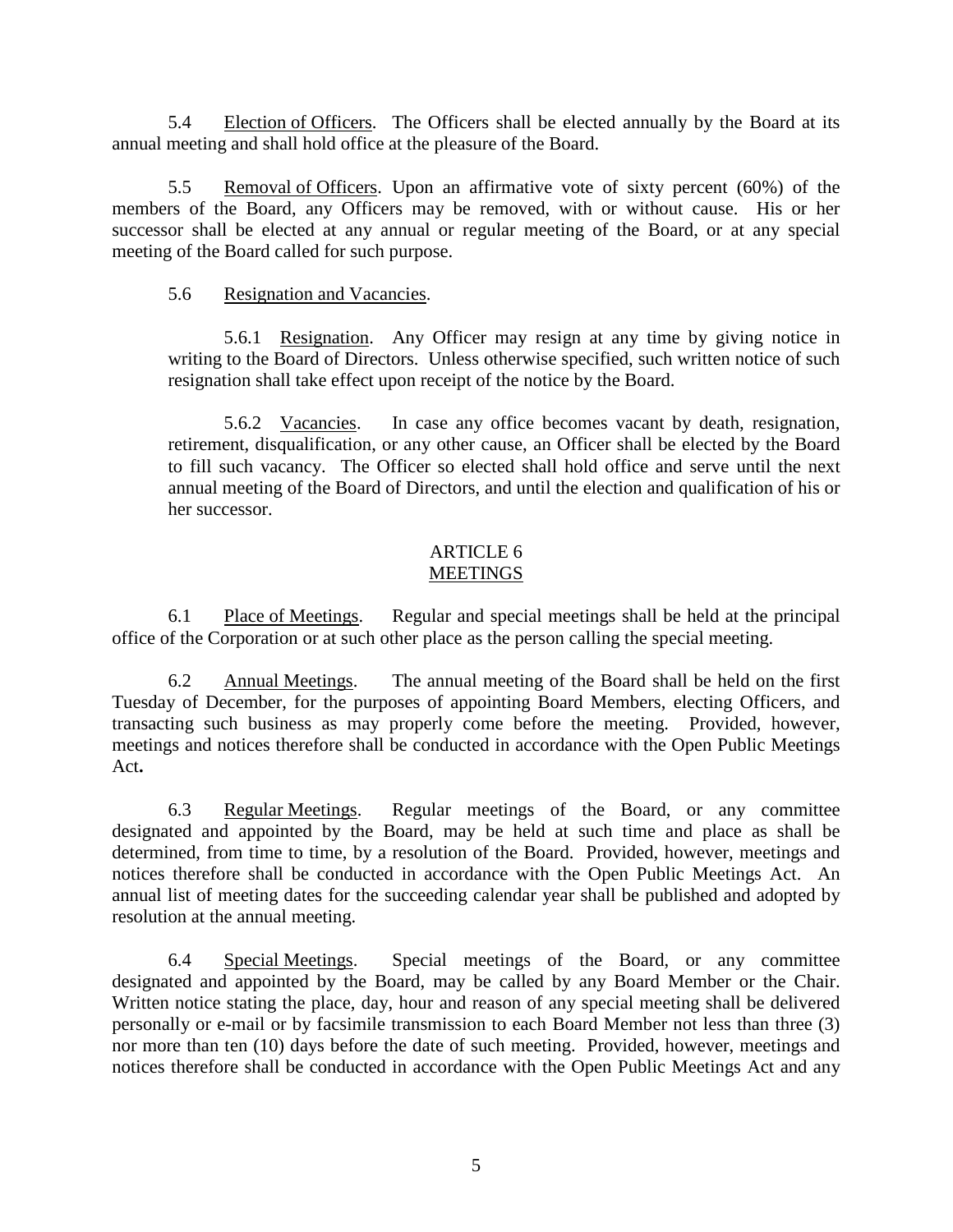other applicable laws. Only business or purposes mentioned in the notice shall be transacted at such special meeting.

6.5 Study Sessions or Workshops. The Board may meet in study sessions or workshops. The purpose is to review and discuss current or proposed matters including the receipt of information from Staff or others. Final Board action shall not occur at a study session or workshop and shall be held in conformance with the Open Public Meeting Act requirements.

6.6 Executive Sessions. The Board may hold an executive session during a regular or special meeting and shall convene and conduct such sessions in conformance with Open Public Meeting Act requirements. Members shall not participate in an Executive Session using the provisions provided for in Section 6.11 (Participation by Communications Equipment).

6.7 Parliamentary Authority. Meetings shall be conducted in general accordance with Roberts Rules of Order Newly Revised or adopted supplementary Board rules governing procedural and process questions.

6.8 Chairperson. At all meetings of the Board of Directors, the Chair, or in the absence of the Chair, the Vice Chair, or in their absence a member of the Board chosen by the Board present, shall preside as Chairperson.

6.9 Quorum. At least a majority of voting Board Members, but no less than nine (9) total Board Members of the Corporation shall be present at a meeting to constitute a quorum for the transaction of business at all meetings of the Board.

6.10 Decision Making. The acts of a majority of the voting Board members at a meeting at which there is a quorum shall be the acts of the Board unless a greater vote is required by an express provision of a statute, the Articles of Incorporation or these Bylaws in which case such express provisions shall govern and control the decision of such question.

6.10.1 Actions of the Regional Transportation Planning Organization. When voting on matters solely affecting Washington State, voting Board Members must obtain a majority vote of the Washington agency Board Members before a matter may be adopted.

6.11 Participation by Communications Equipment. A member or alternate may participate in a meeting by telephone conference or other electronic communications media so long as all members may simultaneously hear each other and participate during the meeting. Participation by such means shall constitute presence in person at a meeting for purposes of establishing a quorum, voting, and for all other purposes. Provided that remote meeting participation shall be limited to instances where a member or alternate is unable to participate in person due to adverse weather conditions, illness, unavoidable conflicts or other similar situations.

6.12 Meeting Procedures. The Board may adopt supplementary provisions guiding the conduct and procedures of Board meetings.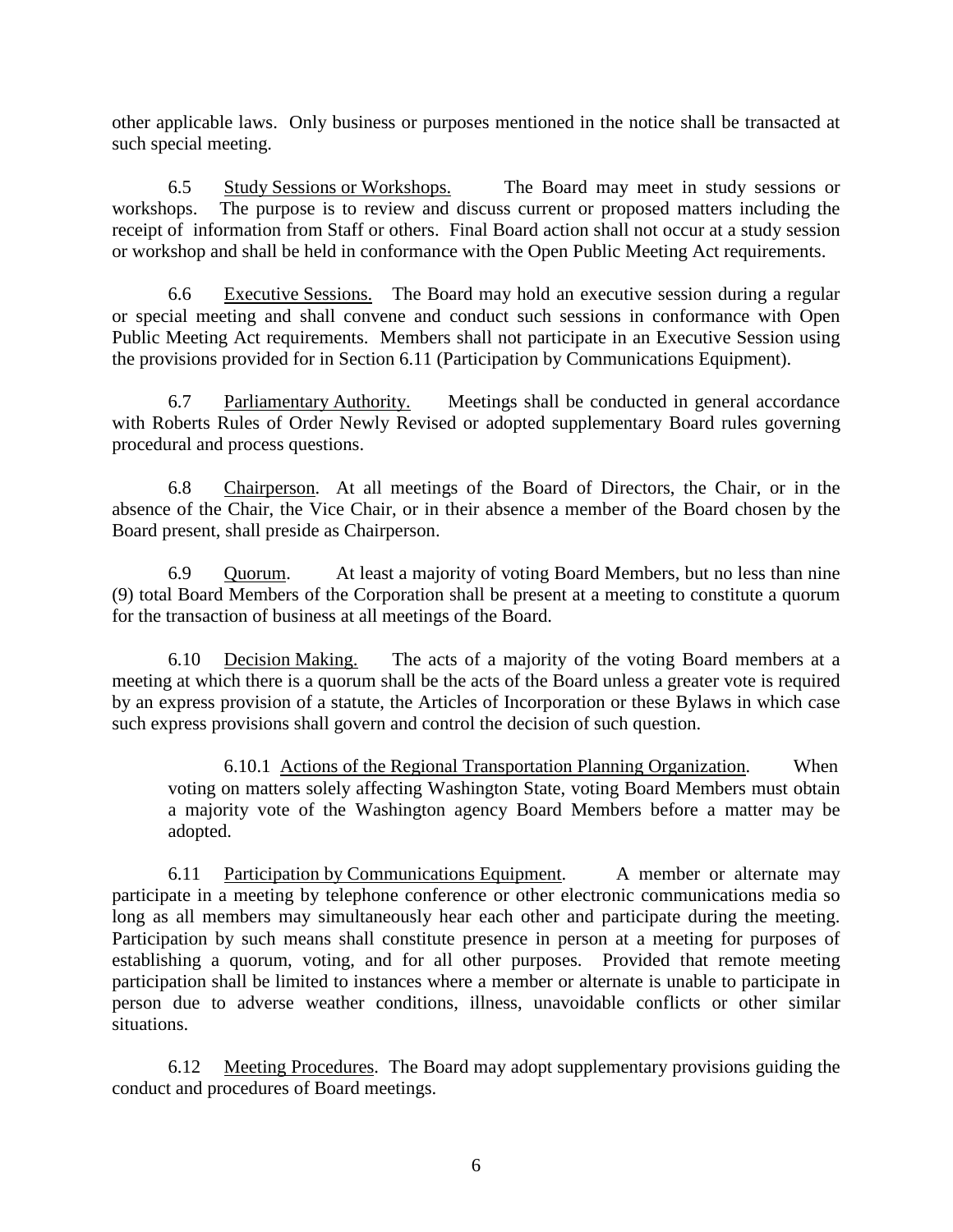# ARTICLE 7 **COMMITTEES**

# 7.1 Board Committees.

7.1.1 Executive Committee. The Executive Committee shall be comprised of the Chair, Vice-Chair and General Counsel. The Executive Committee shall be responsible for coordinating with the Executive Director in carrying out the business affairs of the Corporation, including developing recommendations for Corporation policies, review of budget and personnel matters, administration of the Executive Director's employment contract and performance evaluations, and other matters as the Board may delegate, for consideration by the full Board.

7.1.2 Bi-State Coordination Committee. The Board has jointly established a Bi-State Coordination Committee (RTC Resolution 05-99-11; and as amended by, Bi-State Transportation Committee Resolution No. 04-02).

7.1.3 Other Committees. The Board may establish other committees as necessary to carry out the duties of the Corporation.

#### 7.2 Standing Sub-Committees for Policy and Technical Matters.

7.2.1 Skamania County Regional Transportation Policy Board Subcommittee. The Corporation hereby recognizes the existence of the Skamania County Regional Transportation Policy Board Subcommittee as a subcommittee of the Board, representing the RTPO functions within Skamania County. One member of this committee shall be a Board Member of the Corporation. The subcommittee shall allow representatives from the county, cities/towns, ports, Washington State Department of Transportation within Skamania County, and a representative of a major employer.

7.2.2. Klickitat County Regional Transportation Policy Board Subcommittee.

The Corporation hereby recognizes the existence of the Klickitat County Regional Transportation Policy Board Subcommittee as a subcommittee of the Board, representing the RTPO functions within Klickitat County. One member of this committee shall be a Board Member of the Corporation. The subcommittee shall allow representatives from the county, cities/towns, ports, Washington State Department of Transportation within Klickitat County, and a representative of a major employer.

7.2.3 Regional Transportation Advisory Committee (RTAC). The Corporation hereby recognizes the existence of the Regional Transportation Advisory Committee (RTAC) as a sub-committee of the Board, representing the MPO and RTPO functions within Clark County. The subcommittee shall allow representatives from the county, cities/towns, ports, transit authority, Washington Department of Transportation, the Oregon Department of Transportation, Metro, federally recognized tribal nation, and a representative of a major employer within Clark County.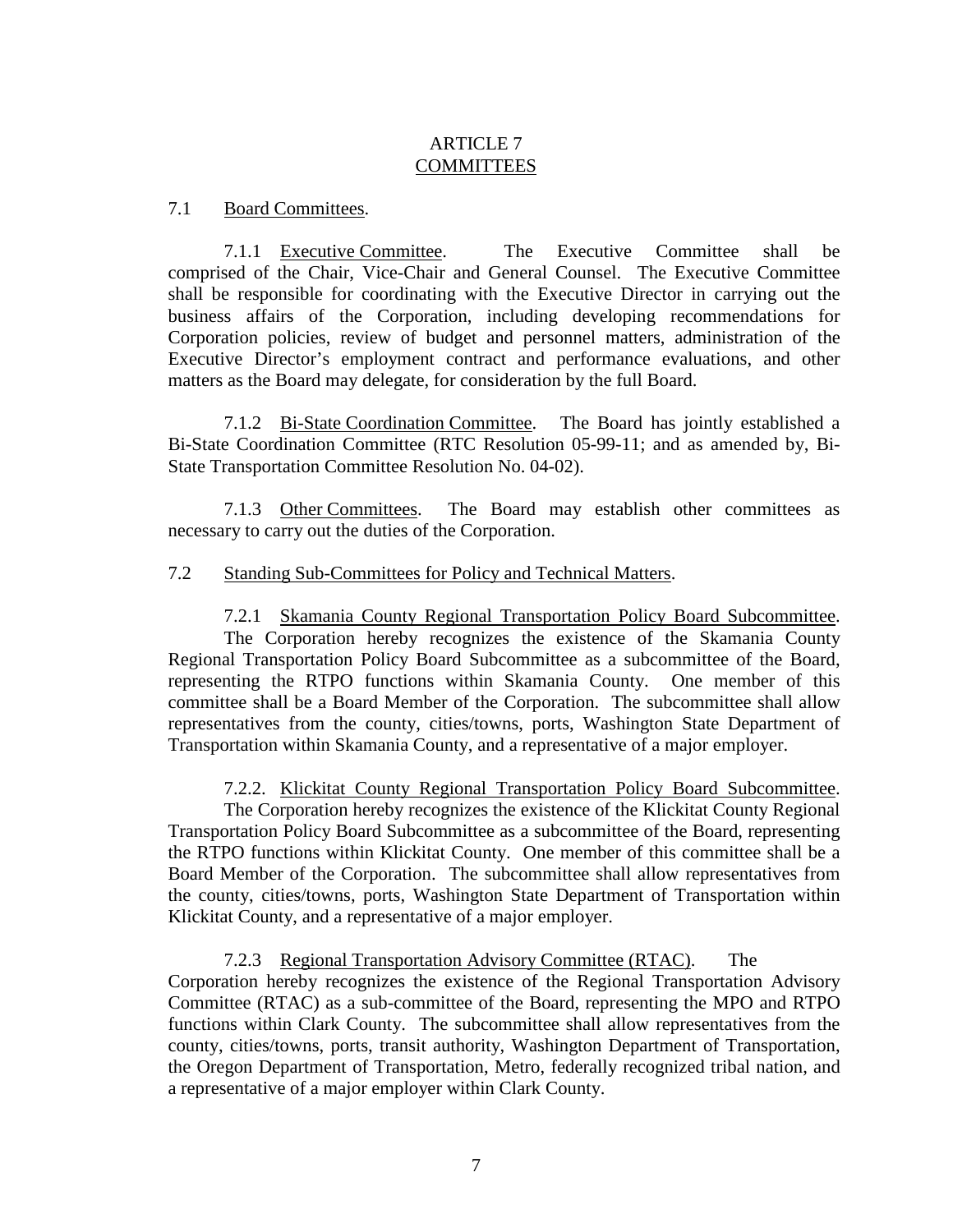# ARTICLE 8 GENERAL PROVISIONS

8.1 Executive Director. The Executive Director shall be appointed or removed by the RTC Board. The Executive Director is responsible for the general supervision and management of the affairs of RTC under the direction of the Board of Directors, and shall perform the duties and responsibilities as outlined in the Director's Employment Agreement.

8.2 Books and Records. The Corporation shall, through the Secretary and Treasurer, keep correct and complete books and records of account and, specifically, shall keep all books and records of the Corporation provided for in the foregoing provisions of these Bylaws.

8.3 Official Reports, Records, and Returns. All reports, records and returns required by local, state or federal authority shall be prepared, at the expense of the Corporation, by such persons or firms as the Board shall, from time to time, designate.

8.4 Fiscal Year. The fiscal year of the Corporation shall be January 1 through December 31.

8.5 Executive of Documents. Unless otherwise authorized by the Board of Directors, all contracts, leases, deeds, deeds of trust, mortgages, powers of attorney, and all other documents executed on behalf of the Corporation shall be executed for and on behalf of the Corporation by the Chair or Vice Chair and the Secretary of the Corporation.

8.6 Member Dues Assessments. At each April meeting of the Board, the Board shall determine the amount of annual contributions payable to the Corporation by the agencies for the succeeding fiscal year. In setting the contribution, the Board shall consider all relevant circumstances, including: a review of the Corporation's written budget for the next fiscal year, the amount of reserves on hand, the Corporation's Work Plan for the current and projected next fiscal year, and the anticipated receipts and donations from all funding sources.

8.7 Procurement. Administration and procurement of contract and services and enforcement of ethical obligations of Board members and RTC staff shall be overseen by the Board, unless otherwise delegated under the provisions of the RTC Procurement Policy.

8.8 Conflict. In the case of any conflict between the Articles of Incorporation and these Bylaws, the Articles shall control.

8.9 Severability. Should any of the covenants, terms or provisions imposed in these Bylaws be or become unenforceable at law or in equity, the remaining provisions of these Bylaws shall, nevertheless, be and remain in full force and effect.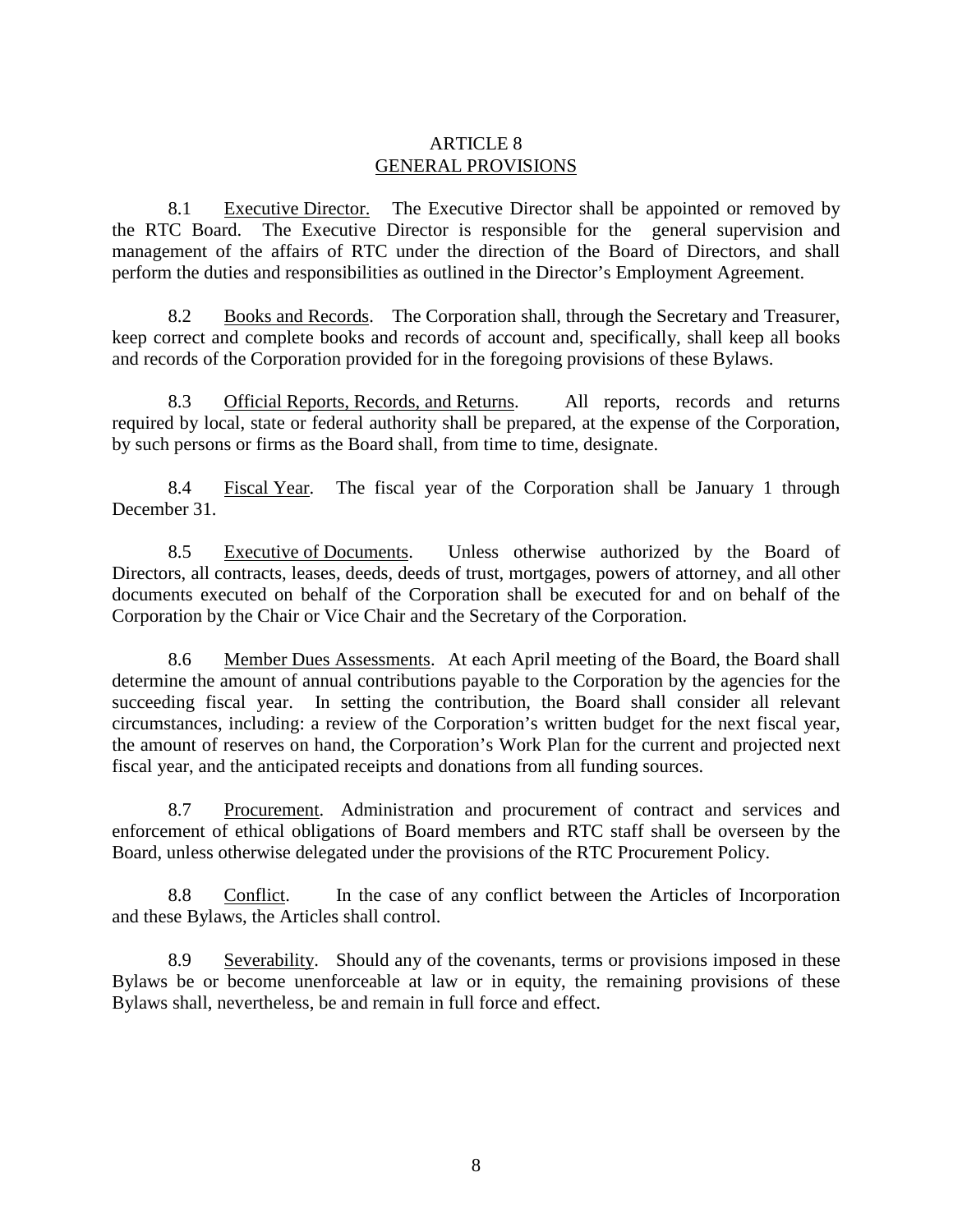# ARTICLE 9 **AMENDMENTS**

9.1 General Provisions. These Bylaws may be amended, repealed or altered, in whole or in part, at any regular or special meeting of the Board as provided herein. The Board meeting packet shall contain a full statement of the proposed amendment.

9.2 Procedures. Any proposal to amend a bylaw may be initiated by a voting Board member in writing to the Chair and be considered after providing a 30-day notice. At a minimum, Board review of the bylaws shall occur every five years.

9.2.1 Proposals to amend the Bylaws will be forwarded to a bylaws committee which will consist of 3 to 5 members of the Board to be appointed by the Chair and chaired by the Vice Chair. The bylaws committee shall provide a written recommendation to the Board regarding any proposal to amend the Bylaws. The Board shall not vote upon any bylaws amendment proposal, which has not been considered by the bylaws committee.

9.2.3 A proposal to amend a bylaw shall require an affirmative vote of sixty percent (60%) of all voting Board Members in order to pass.

9.2.4 In no event shall any amendment, repeal or alteration of these Bylaws be adopted or effective in any manner whatsoever which shall cause or contribute to cause any change in the structure, purposes or operations of this Corporation in such a fashion as to subject the Corporation and/or its property or assets to liability for payment of taxes, assessments or charges not otherwise payable by, or chargeable to, this Corporation pursuant to state or federal law.

**ADOPTED** by the Board of the Southwest Washington Regional Transportation Council on the  $7<sup>th</sup>$  day of July, 1992.

**AMENDED** by the Board of the Southwest Washington Regional Transportation Council on the 3rd day of February, 2004.

**AMENDED** by the Board of the Southwest Washington Regional Transportation Council on the  $6<sup>th</sup>$  day of April, 2004.

**AMENDED** by the Board of the Southwest Washington Regional Transportation Council on the 3rd day of January, 2006.

**AMENDED** by the Board of the Southwest Washington Regional Transportation Council on the  $7<sup>th</sup>$  day of April, 2009.

**AMENDED** by the Board of the Southwest Washington Regional Transportation Council on the 2nd day of November, 2010.